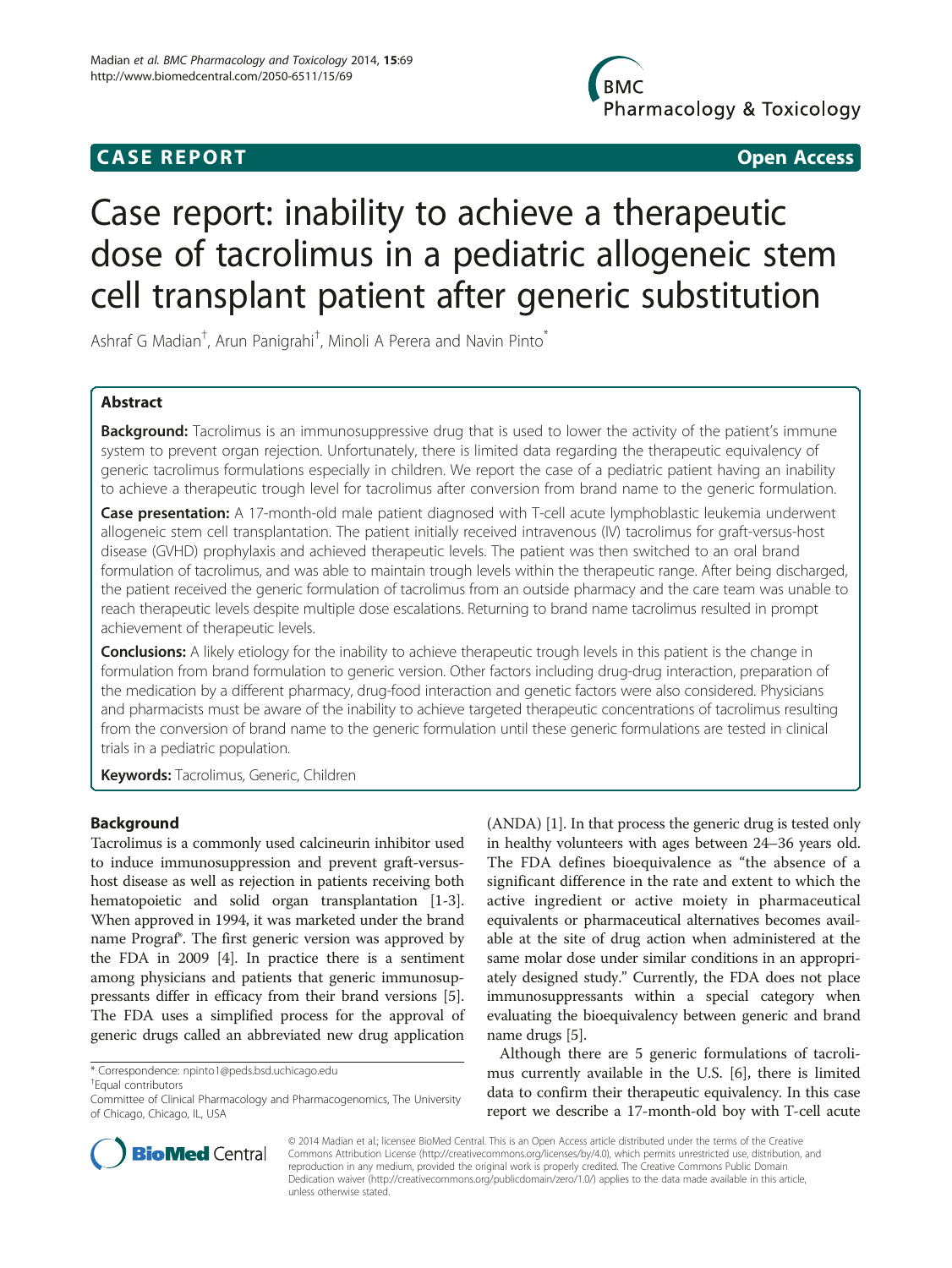<span id="page-1-0"></span>lymphoblastic leukemia who underwent a matched unrelated allogeneic stem cell transplant approximately two months prior. He was initially started on tacrolimus (i.v.) at the time of transplant for GVHD prophylaxis, and after changing to oral brand formulation in the hospital he was still in the therapeutic range. Once he was discharged, he received generic tacrolimus from an outside pharmacy, and was found to be sub-therapeutic despite escalating doses of medication.

## Case presentation

A 17-month-old male patient was diagnosed with T-cell acute lymphoblastic leukemia at 10 months of life, when he was noted to have a white blood cell count of 950,000 with peripheral leukemic blasts as well as systemic symptoms. Subsequently he received multiple courses of chemotherapy, and then underwent a matched unrelated allogeneic stem cell transplant at the age of 15 months. A combination of Busulfan, Fludarabine and Alemtuzumab were utilized for myeloablation prior to allogeneic stem cell transplantation from a matched unrelated donor. Subsequently he was initially started on IV tacrolimus (0.033 mg/kg) for GVHD prophylaxis, and achieved therapeutic levels (Figure 1). Approximately one month after transplant in anticipation of being discharged, the patient was switched to an oral brand name formulation of tacrolimus (Prograf®), and was able to maintain trough levels in the prescribed therapeutic window (Figure 1). The patient was discharged approximately one week later with generic tacrolimus suspension dosed at 0.15 mg/kg PO

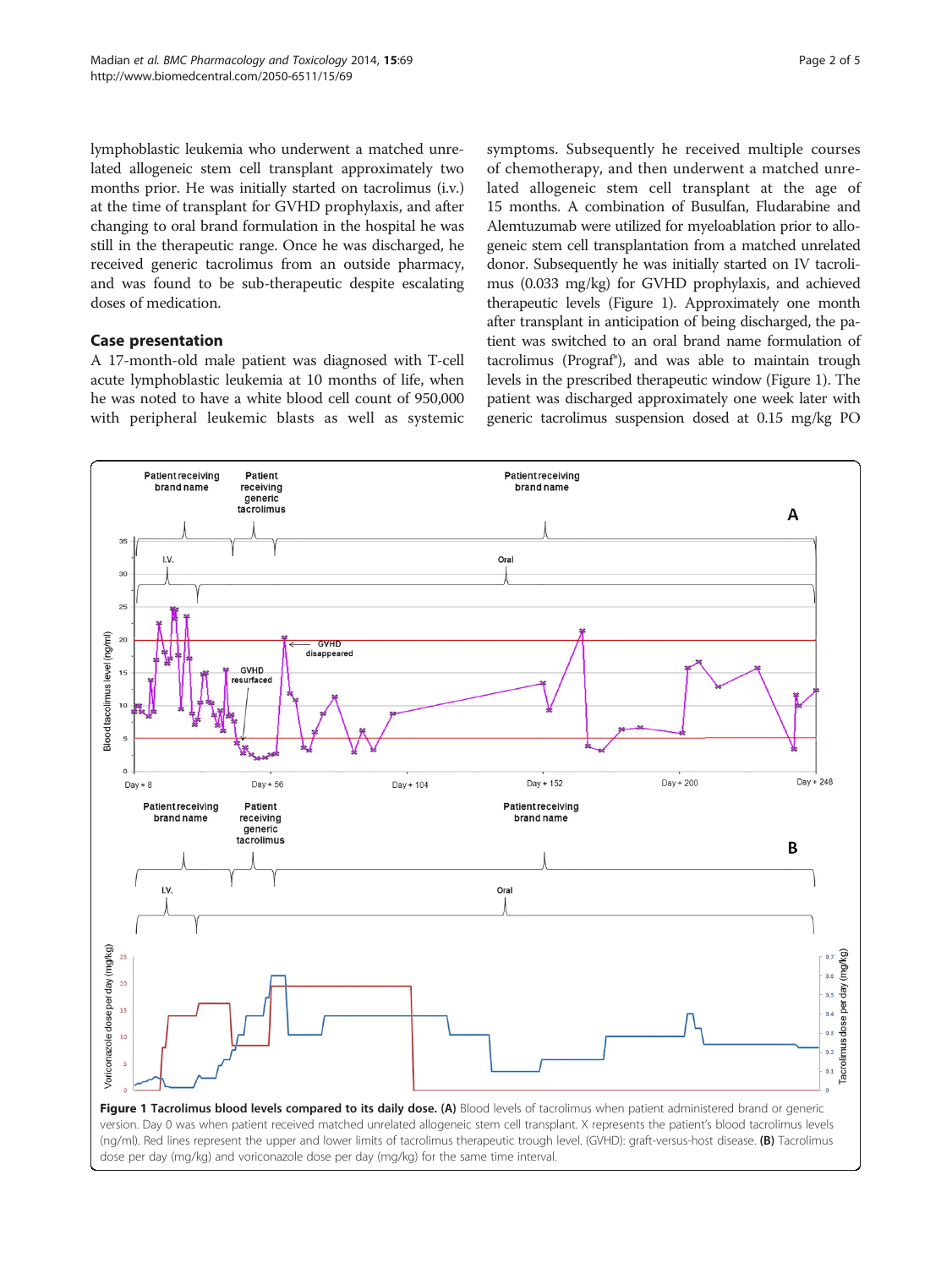twice daily which was compounded at an outside pharmacy. Subsequently, he was unable to reach therapeutic levels despite multiple escalations in dosage to a maximum dosage of 0.31 mg/kg PO twice daily (Figure [1\)](#page-1-0). Also during this time the patient's dose of Voriconazole was reduced from 16.26 mg/kg (therapeutic dosage) to 8.46 mg/ kg PO daily (expected prophylactic dosage). During this period when his doses were escalated due to inadequate trough levels, multiple investigations were made, and the pharmacist compounding the medication was contacted. According to the outside pharmacy, the pharmacist compounded the medication in a similar fashion to the inpatient pharmacy and the solvents used were the same. The compounding in the inpatient and outside pharmacy followed a straightforward procedure involving mixing the contents of 6 tacrolimus capsules (5 mg each) with 30 mls of Syrup and 30 mls of oral suspending vehicle. Trough levels were drawn at appropriate times, and the family was compliant with the medication.

Initially after transplant the patient manifested evidence of skin GVHD with mild skin erythema; topical steroids were initiated two weeks prior to discharge and were continued as an outpatient. The child's skin GVHD showed marked improvement with topical steroids yet began to flare a few weeks later when he presented to the clinical pharmacology service for inability to reach a therapeutic level for tacrolimus. Tacrolimus is one of the primary agents used to induce immunosuppression and combat GVHD in bone marrow transplant patients; hence the patient's resurgence of skin GVHD is likely further manifestation of sub-therapeutic tacrolimus levels.

At the time of the initial encounter for skin GVHD and subtherapeutic tacrolimus levels the patient was taking the following medications: acetaminophen (15 mg/kg by oral route every 6 hours as needed for pain for 30 doses), diphenhydramine (1 mg/kg by oral route every 6 hours as needed), famotidine (0.53 mg/kg by oral route twice daily), hydrocortisone 0.5% topical ointment (1 application by topical route twice daily), ondansetron (0.15 mg/kg by oral route every 8 hours as needed for nausea/vomiting), sulfamethoxazole-trimethoprim (13.3 mg/kg/2.6 mg/kg) by oral route twice daily on Monday, Tuesday, Wednesday), valacyclovir (29 mg/kg by oral route every 8 hours), voriconazole (oral suspension 10 mg/kg by oral route twice daily), and multivitamins. Patient had an appropriate response to opiates (including codeine) and other medications per the caregivers. Patient did not have any adverse outcomes with surgery and anesthesia.

Review of systems at the initial encounter indicated the patient was irritable due to pruritus. The patient had a generalized rash that caused him to wake at night and necessitated the use of diphenhydramine for symptomatic relief. He also had loose stools yet normal number of bowel movements daily, and was tolerating his diet appropriately. He did not have fever, or a change in appetite or activity. Physical exam showed a fine erythematous rash scattered on face and extremities. Excoriations were present on the lower back and extremities as well. The clinical pharmacology service was consulted at this time to evaluate the etiology of the patient's inability to reach therapeutic trough levels of tacrolimus.

## **Discussion**

In clinical practice we utilize trough level concentration as a measure of the exposure to tacrolimus. A recent study showed that trough level concentrations can be used as a reliable surrogate measure for area under the curve (AUC) for patients in normal clinical practice receiving generic tacrolimus [[7](#page-4-0)].

Several factors, which may have contributed to the subtherapeutic trough levels upon conversion to generic formulation, were considered. For example, although the outside pharmacy claimed that it prepared the medication in a similar way as the hospital pharmacy, it still remains a possibility that this pharmacy had less experience in compounding narrow therapeutic index drugs (NTI) which may have contributed to the difference in drug levels. Additionally, it's known that voriconazole can inhibit CYP3A4, decreasing the metabolism of tacrolimus and increasing its blood concentration [\[8\]](#page-4-0). As shown in Figure [1,](#page-1-0) the patient's dose was reduced from 16.26 mg/kg (therapeutic dosage) to 8.46 mg/kg PO daily (expected prophylactic dosage) that may have resulted in increasing the metabolism of tacrolimus and decreasing its concentration in the plasma. The dose of voriconazole was increased back to 19.5 mg/kg/day at the same time of switching back to the brand name tacrolimus and the rise of blood tacrolimus levels. Therefore the change in voriconazole dose could have contributed to the change in blood tacrolimus levels but because the patient maintained therapeutic drug concentrations after discontinuing voriconazole on day +106, the clinical pharmacology consultation team hypothesized that drug-drug interactions did not fully contribute to the observed drop in tacrolimus levels.

Additionally, it's unlikely that famotidine administration caused the environment in the stomach to be alkaline and the patient was given it both while in the hospital and after being discharged. Moreover, clinical literature has been inconclusive regarding the impact of antacids on immunosuppresants such as tacrolimus [\[9](#page-4-0)]. Moreover, the prevention of tacrolimus absorption due to the concomitant administration of iron or other vitamins is not supported by any clinical literature. In addition to that, the patient received the same iron and vitamins while he was in the hospital. Finally, the other drugs he administered (Acetoaminophen, diphenhydramine, ondansetron, sulfamethoxazole-trimethoprim and valacyclovir) were not reported to interact with tacrolimus. Furthermore, the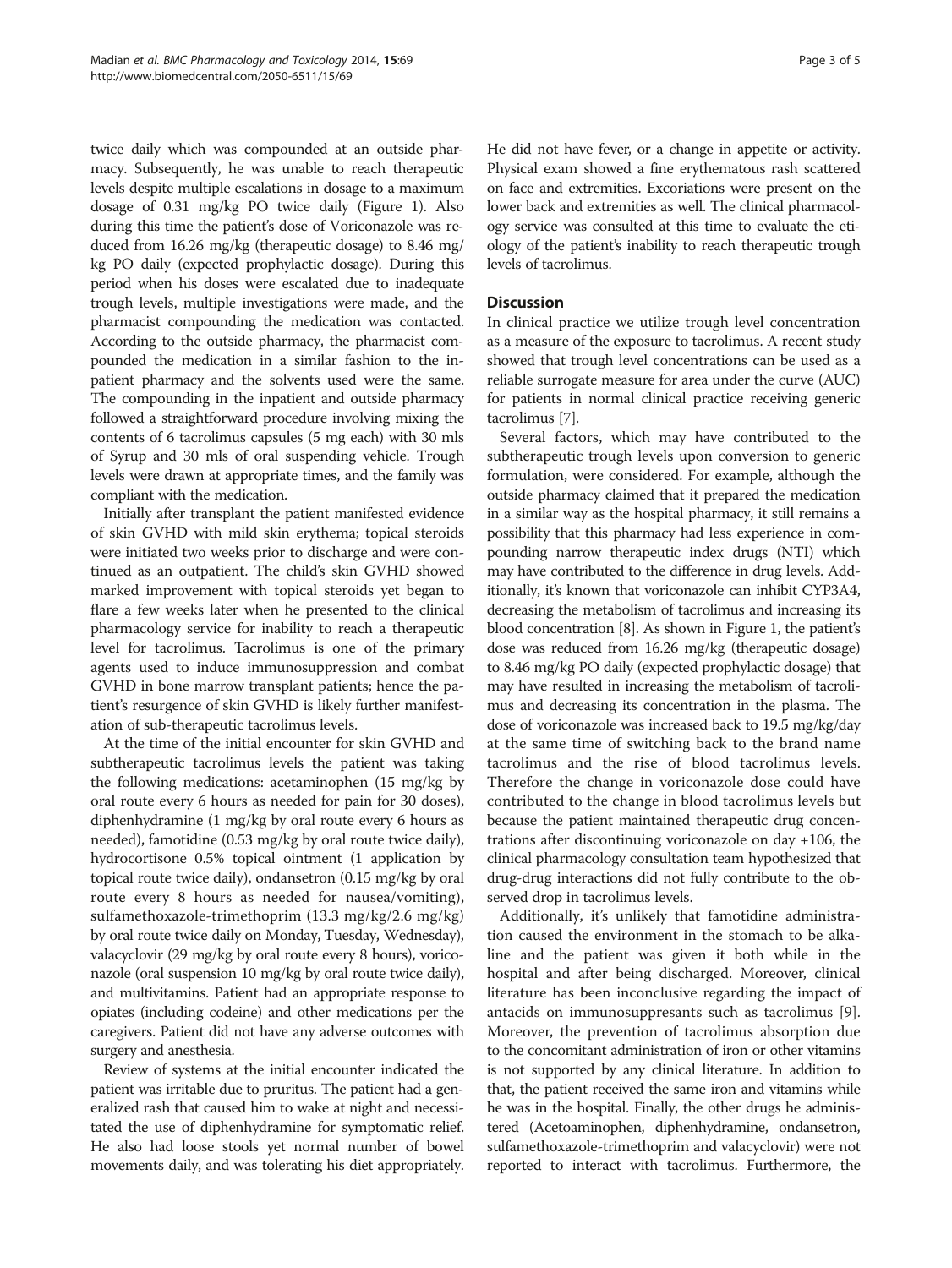patient was given these drugs both while he was in the hospital and after being discharged. Finally, he didn't have any food changes that may have contributed to the changes in bioavailability between the two products when they were given orally.

Pharmacogenetic factors were unlikely to have contributed. The CYP 3A5\*1 allele has been implicated in lower tacrolimus trough levels than patients with CYP3A5\*3 [[10](#page-4-0)]. This allelic variant, though important, is unlikely to play a critical role for our patient, as he was able to maintain therapeutic trough levels with appropriate dosage of tacrolimus.

The conversion from brand to generic formulation could have contributed to the inability to achieve therapeutic levels of tacrolimus. In general, studying the effect of switching to generic tacrolimus in pediatric patients is not well explored. The only available study that evaluated switching to generic tacrolimus in children was done in renal transplant patients [\[4\]](#page-4-0). In that study, both trough and serum creatinine levels were retrospectively analyzed for four patients (with ages range between 8–22 years old). Although trough levels were generally comparable before and after switching from brand name to generic tacrolimus, interindividual differences existed. Serum creatinine levels were identical pre- and post- switch in three of the four patients. The fourth patients suffered from acute rejection immediately after switching to the generic formulation. This was accompanied by a dramatic increase in the patient's serum creatinine level.

Contradictory results exist regarding the clinical equivalency of brand name tacrolimus formulations to their generic versions in the adult population. Despite the aforementioned study that showed that brand name tacrolimus and generic formulations may not be bioequivalent, other studies have showed that they are bioequivalent. For example, one study examined the efficacy and safety of the generic oral capsules of tacrolimus (TacroBell®) in de novo renal transplantation [[11](#page-4-0)]. The study recruited ninety-six renal transplant recipients from 9 transplantation centers in South Korea. In general, the acute rejection and graft survival rates were comparable to brand name treatment. One unresolved issue with this study is that it was carried out in low risk populations with only short term follow up. Another recent study evaluated seventy conversions, of brand name tacrolimus to the generic tacrolimus (Sandoz), from four centers from patients after kidney, liver or multiorgan transplant [\[12](#page-4-0)]. This study showed that trough levels and dosage needed are similar between brand name tacrolimus and its generic formulation. Furthermore, a retrospective analysis of the electronic records and clinical databases for 234 clinically stable adult transplant recipients (renal, liver, and heart) whose tacrolimus was converted from brand name to a generic formulation recently occurred [\[13](#page-4-0)].

Trough levels were generally comparable between the two formulations. No deaths or acute rejections were reported but thirty-six patients required dose titration. Another open-label, multicenter pilot study in South Korea evaluated 57 patients receiving generic tacrolimus and corticosteroids after liver transplantation [\[14](#page-4-0)]. This group of patients was then compared to another retrospectively matched control group consisting of living donor liver transplant recipients at another center who received brand name tacrolimus. Adverse events were generally comparable between the two patient populations and no patients died during this study. In addition to that, a multicenter crossover pharmacokinetic study in which patients would receive both the generic and brand name formulation for 14 days and then crossover revealed that Sandoz generic tacrolimus has a similar pharmacokinetic profile to Prograf® in kidney transplant patients [[15\]](#page-4-0). Finally, a recent prospective study showed that stable kidney transplant recipients can be converted to Sandoz generic tacrolimus by closely monitoring both plasma creatinine levels and trough concentration of tacrolimus [\[16](#page-4-0)].

For our patient, we recommended that the patient return to brand name formulation, after which the patient had therapeutic tacrolimus levels as well as resolution of his GVHD flare.

There are a number of reasons why the current bioequivalence studies may be inadequate for the approval of generic immunosuppressants [[17](#page-4-0)]. First, studies in healthy subjects may not be extrapolated to transplant recipients. Second, steady state conditions may not be represented by single dose studies. Third, the allowance of the confidence interval to be (80%–125%) may be too variable for drugs with a narrow therapeutic index such as immunosuppressants. Finally, children are excluded from these bioequivalence studies. For this reason the American Society of Transplantation strongly supported studies to demonstrate bioequivalence in potentially at risk patients, especially children [\[18](#page-4-0)].

## Conclusions

The fact that previous studies regarding the bioequivalency of generic and brand name tacrolimus were almost exclusively done in adult human highlights the importance of testing them in pediatric patients as well as those who have undergone allogeneic stem cell transplantation. Results from adult case studies cannot be extrapolated for children. Until the use of various generic formulations of tacrolimus can be evaluated in a large randomized clinical trial in children, physician and pharmacists must be aware of possible adverse events following a conversion from brand name to the generic form of tacolimus.